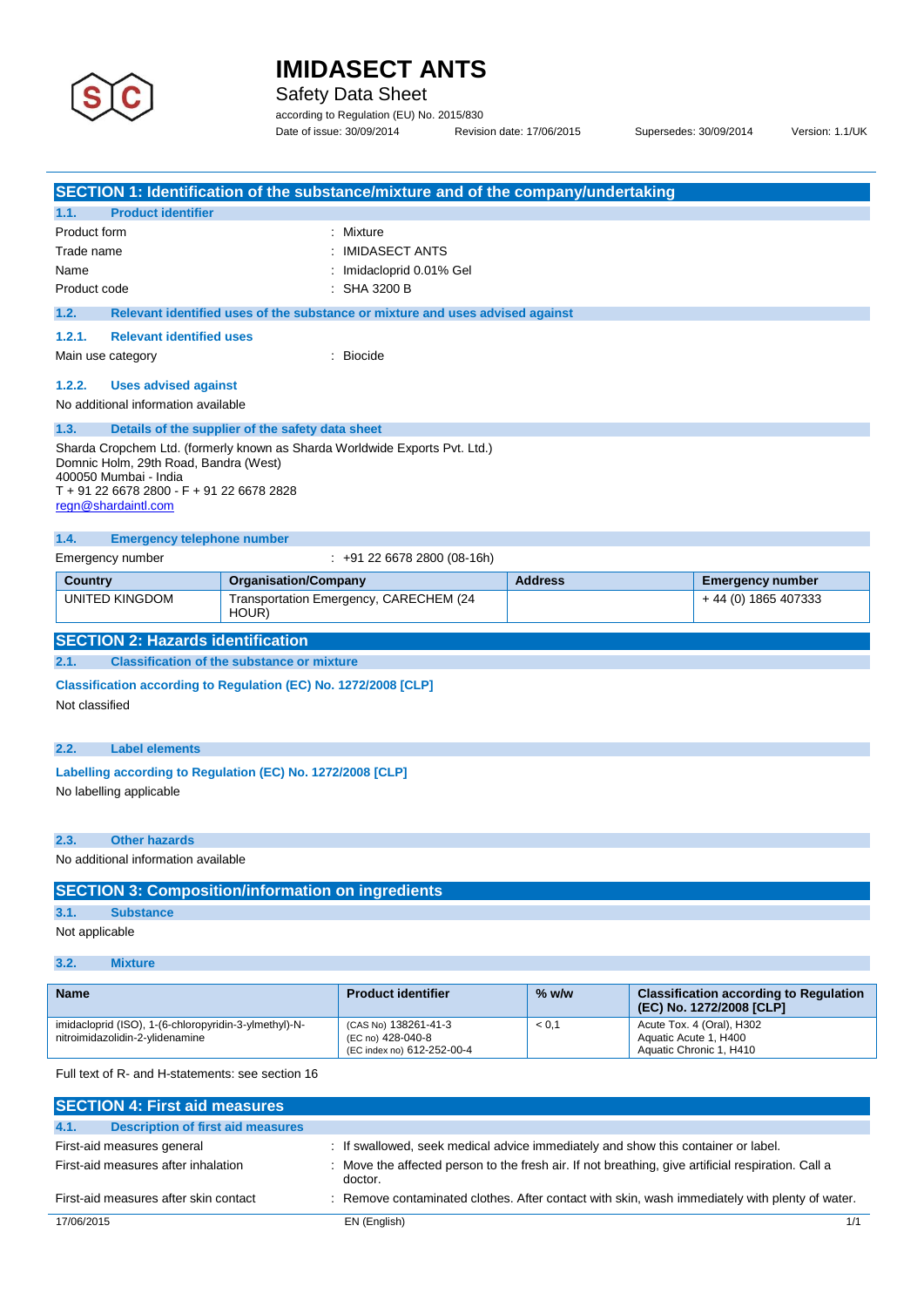## Safety Data Sheet

| according to Regulation (EU) No. 2015/830                                   |                                                                                                                                                                                                                                                                    |
|-----------------------------------------------------------------------------|--------------------------------------------------------------------------------------------------------------------------------------------------------------------------------------------------------------------------------------------------------------------|
| First-aid measures after eye contact                                        | : Wash with plenty of water (during 20 minutes minimum) with eyes wide open after taking off<br>soft contact lenses and immediately take medical advice.                                                                                                           |
| First-aid measures after ingestion                                          | : Rinse mouth. Immediately call a POISON CENTER or doctor/physician.                                                                                                                                                                                               |
| 4.2.<br>Most important symptoms and effects, both acute and delayed         |                                                                                                                                                                                                                                                                    |
| No additional information available                                         |                                                                                                                                                                                                                                                                    |
| 4.3.                                                                        | Indication of any immediate medical attention and special treatment needed                                                                                                                                                                                         |
| No additional information available                                         |                                                                                                                                                                                                                                                                    |
| <b>SECTION 5: Firefighting measures</b>                                     |                                                                                                                                                                                                                                                                    |
| 5.1.<br><b>Extinguishing media</b>                                          |                                                                                                                                                                                                                                                                    |
| Suitable extinguishing media                                                | : Water spray. Dry powder. Foam. Carbon dioxide.                                                                                                                                                                                                                   |
| 5.2.<br>Special hazards arising from the substance or mixture               |                                                                                                                                                                                                                                                                    |
| Fire hazard                                                                 | : Carbon monoxide.                                                                                                                                                                                                                                                 |
| 5.3.<br><b>Advice for firefighters</b>                                      |                                                                                                                                                                                                                                                                    |
| Firefighting instructions                                                   | : Appropriate self-contained breathing apparatus may be required.                                                                                                                                                                                                  |
| <b>SECTION 6: Accidental release measures</b>                               |                                                                                                                                                                                                                                                                    |
| 6.1.<br>Personal precautions, protective equipment and emergency procedures |                                                                                                                                                                                                                                                                    |
| 6.1.1.<br>For non-emergency personnel                                       |                                                                                                                                                                                                                                                                    |
| Protective equipment                                                        | : Wear suitable protective clothing, gloves and eye or face protection. Chemical resistant gloves                                                                                                                                                                  |
|                                                                             | (according to European standard NF EN 374 or equivalent). EC EN 166 "3". Wear eye<br>protection. Personal protective equipment. EN ISO 20345.                                                                                                                      |
| Emergency procedures                                                        | : Evacuate personnel to a safe area.                                                                                                                                                                                                                               |
| 6.1.2.<br>For emergency responders                                          |                                                                                                                                                                                                                                                                    |
| Protective equipment                                                        | : Wear suitable hand, body and head protection.                                                                                                                                                                                                                    |
| 6.2.<br><b>Environmental precautions</b>                                    |                                                                                                                                                                                                                                                                    |
| authorities if liquid enters sewers or public waters.                       | Danger of pollution of drinking water when product enters the soil. Do not allow run-off from fire-fighting to enter drains or water courses. Notify                                                                                                               |
| 6.3.<br>Methods and material for containment and cleaning up                |                                                                                                                                                                                                                                                                    |
| For containment                                                             | : Label the container and provide warning statements to prevent any contact.                                                                                                                                                                                       |
| Methods for cleaning up                                                     | : Soak up with inert absorbent material (for example sand, sawdust, a universal binder, silica<br>gel). Clean spills promptly. Wash contaminated area with large amounts of water.                                                                                 |
| 6.4.<br><b>Reference to other sections</b>                                  |                                                                                                                                                                                                                                                                    |
| Reference to other sections (8, 13).                                        |                                                                                                                                                                                                                                                                    |
| <b>SECTION 7: Handling and storage</b>                                      |                                                                                                                                                                                                                                                                    |
| 7.1.<br><b>Precautions for safe handling</b>                                |                                                                                                                                                                                                                                                                    |
| Additional hazards when processed                                           | : Do not allow run-off from fire fighting to enter drains or water courses. Do not contaminate<br>water with the product or its container (Do not clean application equipment near surface                                                                         |
|                                                                             | water/Avoid contamination via drains from farmyards and roads).                                                                                                                                                                                                    |
| Precautions for safe handling                                               | Avoid contact with skin and eyes. Do not eat, drink or smoke in areas where product is used.<br>Wash hands and other exposed areas with soap and water before leaving work. Remove<br>contaminated clothing and shoes. Wash clothing and equipment after handling. |
| 7.2.<br><b>Conditions for safe storage, including any incompatibilities</b> |                                                                                                                                                                                                                                                                    |
| <b>Technical measures</b>                                                   | : Keep only in the original container in a cool well ventilated place. Store in a dry, cool area.<br>Protect from light.                                                                                                                                           |
| Storage conditions                                                          | When not empty dispose of this container at hazardous or special waste collection point.<br>Containers remain hazardous when empty. Continue to observe all precautions.                                                                                           |
| 7.3.<br><b>Specific end use(s)</b>                                          |                                                                                                                                                                                                                                                                    |
| No additional information available                                         |                                                                                                                                                                                                                                                                    |
| <b>SECTION 8: Exposure controls/personal protection</b>                     |                                                                                                                                                                                                                                                                    |
|                                                                             |                                                                                                                                                                                                                                                                    |

| 8.1.<br><b>Control parameters</b> |                              |                     |
|-----------------------------------|------------------------------|---------------------|
| <b>IMIDASECT ANTS</b>             |                              |                     |
| United Kingdom                    | Local name                   | Givcerol, mist      |
| United Kingdom                    | WEL TWA (mg/m <sup>3</sup> ) | $10 \text{ ma/m}^3$ |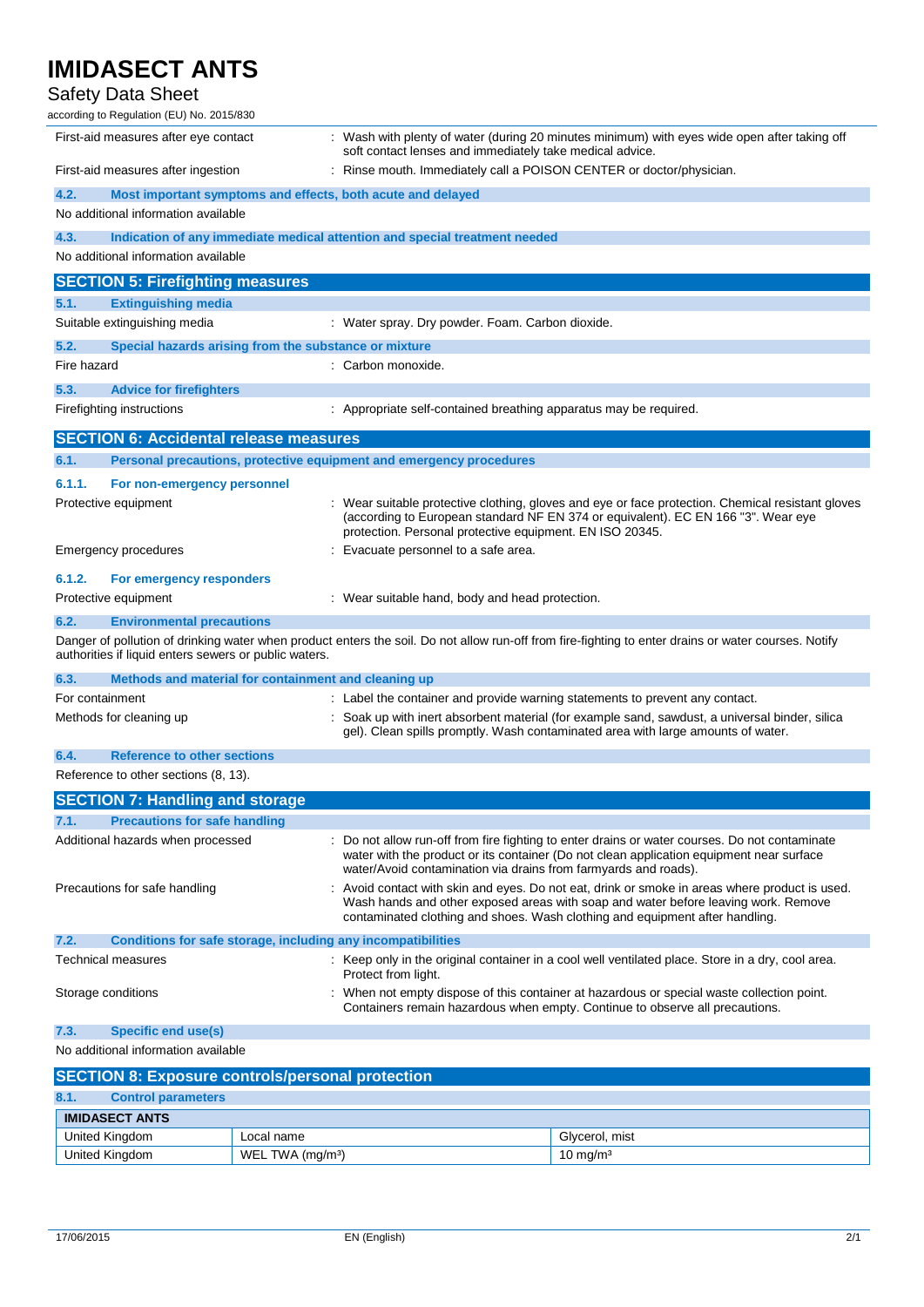### Safety Data Sheet

according to Regulation (EU) No. 2015/830

| 8.2. | <b>Exposure controls</b> |                                                                                                                                                                                               |
|------|--------------------------|-----------------------------------------------------------------------------------------------------------------------------------------------------------------------------------------------|
|      | Hand protection          | : Chemical resistant gloves (according to European standard NF EN 374 or equivalent)                                                                                                          |
|      | Eye protection           | : EC EN 166 "3". Eye protection, including both chemical splash goggles and face shield, must<br>be worn when possibility exists for eye contact due to spraying liquid or airborne particles |
|      | Respiratory protection   | Extra personal protection: P2 filter respirator for harmful particles. Extra personal protection: P3<br>filter respirator for toxic particles                                                 |

## **SECTION 9: Physical and chemical properties**

| 9.1.                        | Information on basic physical and chemical properties |    |                           |
|-----------------------------|-------------------------------------------------------|----|---------------------------|
| Physical state              |                                                       |    | Liquid                    |
| Appearance                  |                                                       | ÷. | gel.                      |
| Colour                      |                                                       |    | Colourless.               |
| Odour                       |                                                       |    | characteristic.           |
| Odour threshold             |                                                       |    | No data available         |
| рH                          |                                                       |    | $:7 - 8$                  |
|                             | Relative evaporation rate (butylacetate=1)            |    | No data available         |
| Melting point               |                                                       |    | No data available         |
| Freezing point              |                                                       |    | No data available         |
| Boiling point               |                                                       |    | No data available         |
| Flash point                 |                                                       |    | No data available         |
| Auto-ignition temperature   |                                                       |    | 409 $°C$                  |
| Decomposition temperature   |                                                       |    | No data available         |
| Flammability (solid, gas)   |                                                       |    | No data available         |
| Vapour pressure             |                                                       |    | No data available         |
|                             | Relative vapour density at 20 °C                      |    | No data available         |
| Relative density            |                                                       |    | No data available         |
| Density                     |                                                       |    | $1,3 - 1,4$ g/ml          |
| Solubility                  |                                                       |    | No data available         |
| Log Pow                     |                                                       |    | No data available         |
| Viscosity, kinematic        |                                                       |    | No data available         |
| Viscosity, dynamic          |                                                       |    | No data available         |
| <b>Explosive properties</b> |                                                       |    | Product is not explosive. |
| Oxidising properties        |                                                       |    | Not classified.           |
| <b>Explosive limits</b>     |                                                       |    | No data available         |

#### **9.2. Other information**

No additional information available

| <b>SECTION 10: Stability and reactivity</b>                      |                                                                                                     |
|------------------------------------------------------------------|-----------------------------------------------------------------------------------------------------|
| 10.1.<br><b>Reactivity</b>                                       |                                                                                                     |
|                                                                  | To our knowledge, the product does not present any particular risk, under normal conditions of use. |
| <b>Chemical stability</b><br>10.2.                               |                                                                                                     |
| The product is stable at normal handling and storage conditions. |                                                                                                     |
| 10.3.<br><b>Possibility of hazardous reactions</b>               |                                                                                                     |
| The product is stable at normal handling and storage conditions. |                                                                                                     |
| <b>Conditions to avoid</b><br>10.4.                              |                                                                                                     |
| Heat. Direct sunlight.                                           |                                                                                                     |
| 10.5.<br><b>Incompatible materials</b>                           |                                                                                                     |
| No additional information available                              |                                                                                                     |
| 10.6.<br><b>Hazardous decomposition products</b>                 |                                                                                                     |
| No additional information available                              |                                                                                                     |
| <b>SECTION 11: Toxicological information</b>                     |                                                                                                     |
| Information on toxicological effects<br>11.1.                    |                                                                                                     |
| Acute toxicity                                                   | : Not classified                                                                                    |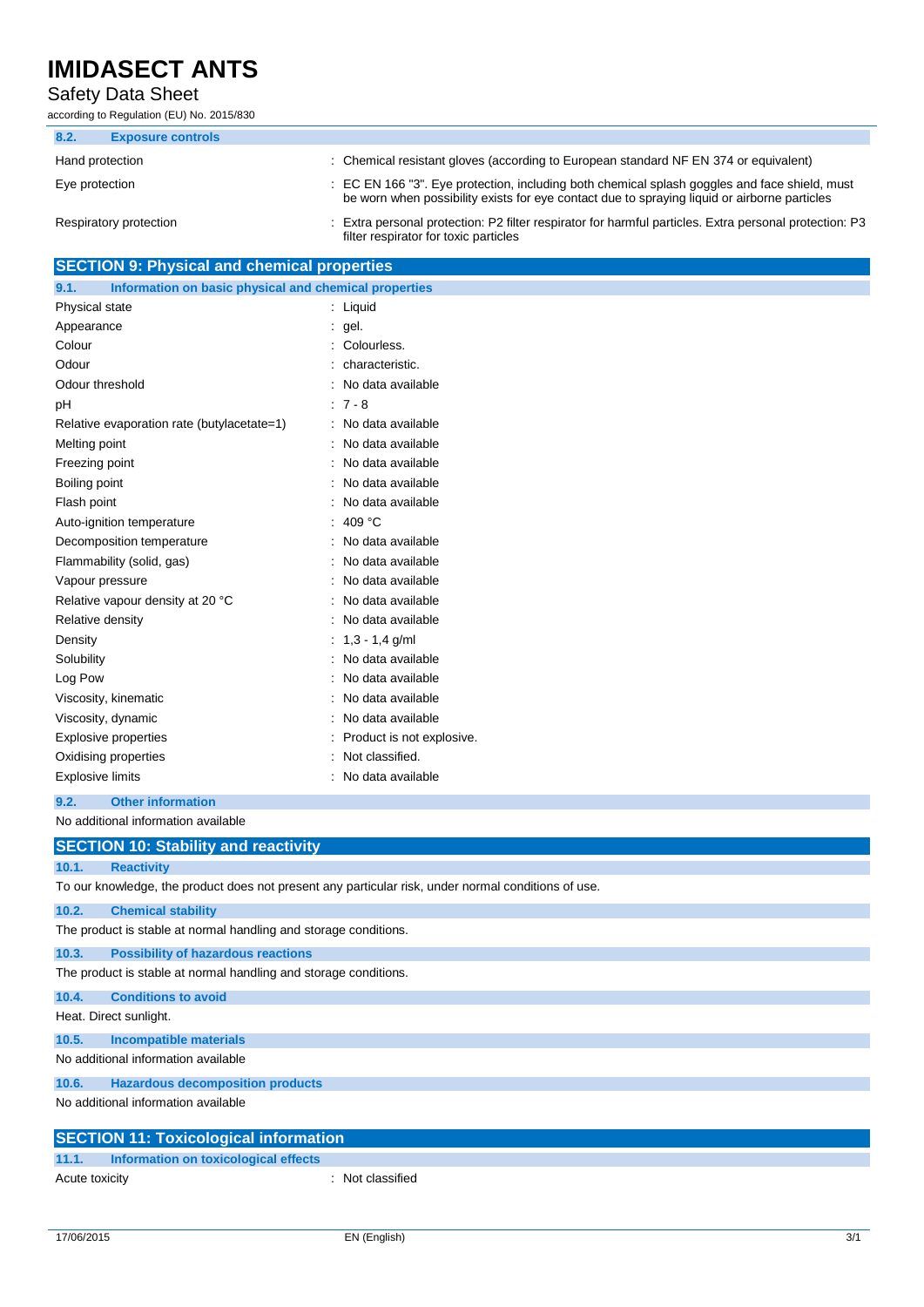### Safety Data Sheet

according to Regulation (EU) No. 2015/830

| <b>IMIDASECT ANTS</b>                                 |                               |
|-------------------------------------------------------|-------------------------------|
| LD50 oral                                             | > 2000 mg/kg                  |
| LD50 dermal                                           | > 2000 mg/kg                  |
| Skin corrosion/irritation                             | : Not classified<br>pH: 7 - 8 |
| Serious eye damage/irritation                         | : Not classified<br>pH: 7 - 8 |
| Respiratory or skin sensitisation                     | : Not classified              |
| Germ cell mutagenicity                                | : Not classified              |
| Carcinogenicity                                       | : Not classified              |
| Reproductive toxicity                                 | : Not classified              |
| Specific target organ toxicity (single exposure)      | : Not classified              |
| Specific target organ toxicity (repeated<br>exposure) | : Not classified              |
| Aspiration hazard                                     | : Not classified              |
| <b>SECTION 12: Ecological information</b>             |                               |
| 12.1.<br><b>Toxicity</b>                              |                               |

| <b>IMIDASECT ANTS</b> |                                |
|-----------------------|--------------------------------|
| LC50 fish 1           | 211 mg/l (Oncorhynchus mykiss) |
| EC50 Daphnia 1        | 85 mg/l (Daphnia magna)        |
| ErC50 (algae)         | 39 mg/l                        |

| 12.2.<br><b>Persistence and degradability</b>      |                                                                                                   |
|----------------------------------------------------|---------------------------------------------------------------------------------------------------|
| No additional information available                |                                                                                                   |
| <b>Bioaccumulative potential</b><br>12.3.          |                                                                                                   |
| No additional information available                |                                                                                                   |
| <b>Mobility in soil</b><br>12.4.                   |                                                                                                   |
| No additional information available                |                                                                                                   |
| 12.5.<br><b>Results of PBT and vPvB assessment</b> |                                                                                                   |
| No additional information available                |                                                                                                   |
| <b>Other adverse effects</b><br>12.6.              |                                                                                                   |
| No additional information available                |                                                                                                   |
| <b>SECTION 13: Disposal considerations</b>         |                                                                                                   |
| <b>Waste treatment methods</b><br>13.1.            |                                                                                                   |
| Waste treatment methods                            | Collect all waste in suitable and labelled containers and dispose according to local legislation. |
| <b>SECTION 14: Transport information</b>           |                                                                                                   |
| In accordance with ADR / RID / IMDG / IATA / ADN   |                                                                                                   |
| 14.1.<br><b>UN number</b>                          |                                                                                                   |
| Not regulated for transport                        |                                                                                                   |
| 14.2.<br><b>UN proper shipping name</b>            |                                                                                                   |
| Proper Shipping Name (ADR)                         | Not applicable                                                                                    |
| Proper Shipping Name (IMDG)                        | Not applicable                                                                                    |
| Proper Shipping Name (IATA)                        | Not applicable                                                                                    |
| Proper Shipping Name (ADN)                         | Not applicable                                                                                    |
| Proper Shipping Name (RID)                         | Not applicable                                                                                    |
| 14.3.<br><b>Transport hazard class(es)</b>         |                                                                                                   |
| <b>ADR</b>                                         |                                                                                                   |
| Transport hazard class(es) (ADR)                   | : Not applicable                                                                                  |
| <b>IMDG</b>                                        |                                                                                                   |
|                                                    |                                                                                                   |
| Transport hazard class(es) (IMDG)                  | Not applicable                                                                                    |

#### **IATA**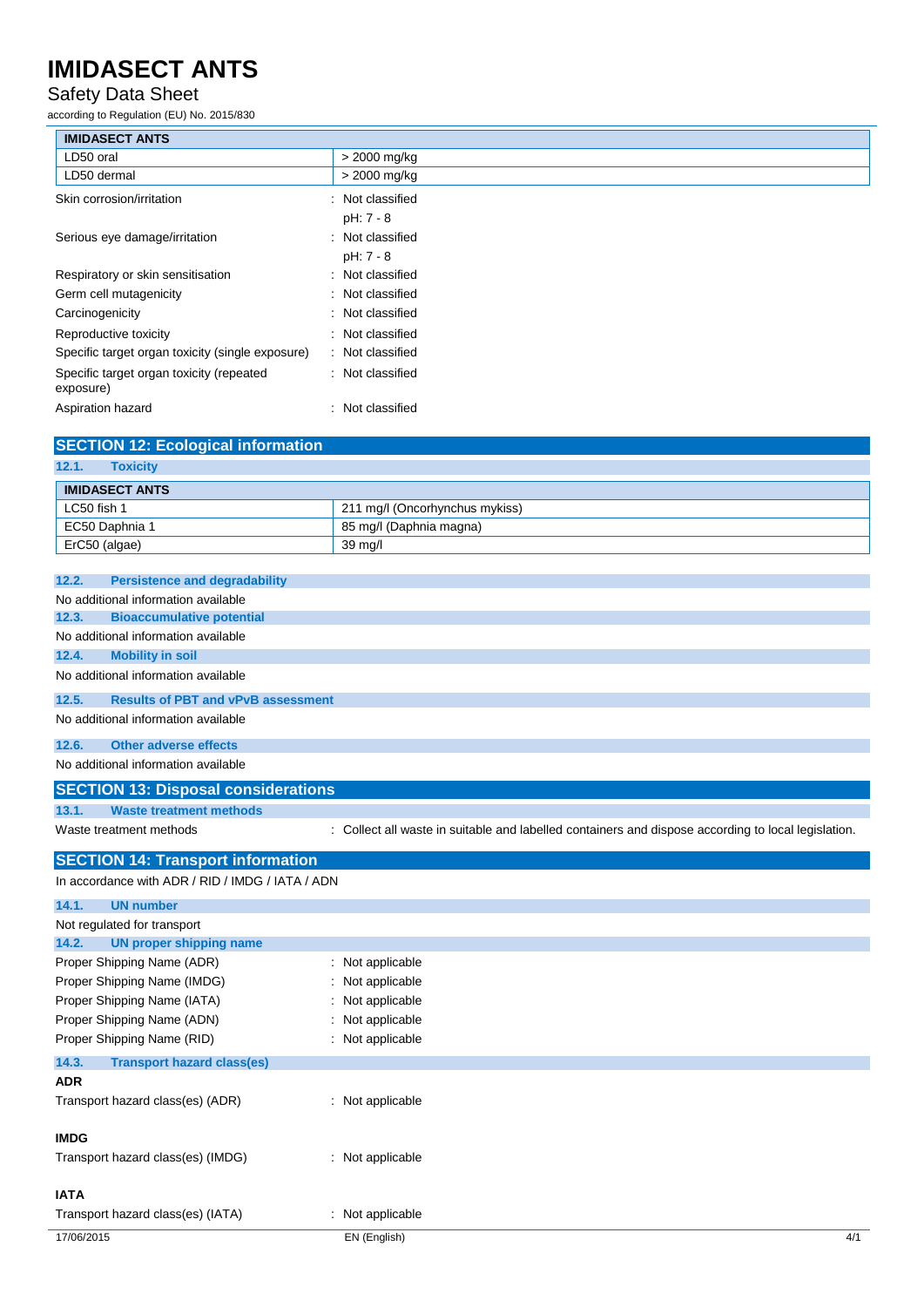### Safety Data Sheet

according to Regulation (EU) No. 2015/830

| <b>ADN</b><br>Transport hazard class(es) (ADN)                                                           | : Not applicable                                                                                         |
|----------------------------------------------------------------------------------------------------------|----------------------------------------------------------------------------------------------------------|
| <b>RID</b>                                                                                               |                                                                                                          |
| Transport hazard class(es) (RID)                                                                         | : Not applicable                                                                                         |
| 14.4.<br><b>Packing group</b>                                                                            |                                                                                                          |
| Packing group (ADR)                                                                                      | Not applicable                                                                                           |
| Packing group (IMDG)                                                                                     | Not applicable                                                                                           |
| Packing group (IATA)                                                                                     | Not applicable                                                                                           |
| Packing group (ADN)<br>Packing group (RID)                                                               | Not applicable<br>: Not applicable                                                                       |
| <b>Environmental hazards</b><br>14.5.                                                                    |                                                                                                          |
| Dangerous for the environment                                                                            | : No                                                                                                     |
| Marine pollutant                                                                                         | No<br>÷                                                                                                  |
| Other information                                                                                        | No supplementary information available<br>÷                                                              |
| 14.6.<br><b>Special precautions for user</b>                                                             |                                                                                                          |
| - Overland transport                                                                                     |                                                                                                          |
| Portable tank and bulk container instructions<br>(ADR)                                                   | : T1, BK1, BK2                                                                                           |
| Portable tank and bulk container special<br>provisions (ADR)                                             | : TP33                                                                                                   |
| Special provisions for carriage - Packages<br>(ADR)                                                      | : V13                                                                                                    |
| Special provisions for carriage - Bulk (ADR)                                                             | $:$ VV1                                                                                                  |
| Special provisions for carriage - Loading,<br>unloading and handling (ADR)                               | $:$ CV13                                                                                                 |
| - Transport by sea                                                                                       |                                                                                                          |
| No data available                                                                                        |                                                                                                          |
| - Air transport                                                                                          |                                                                                                          |
| No data available                                                                                        |                                                                                                          |
| - Inland waterway transport                                                                              |                                                                                                          |
| Number of blue cones/lights (ADN)                                                                        | $\therefore$ 0                                                                                           |
| Not subject to ADN                                                                                       | : No                                                                                                     |
| - Rail transport<br>Carriage prohibited (RID)                                                            | : No                                                                                                     |
|                                                                                                          |                                                                                                          |
| 14.7.<br>Not applicable                                                                                  | Transport in bulk according to Annex II of MARPOL 73/78 and the IBC Code                                 |
|                                                                                                          |                                                                                                          |
| <b>SECTION 15: Regulatory information</b><br>15.1.                                                       | Safety, health and environmental regulations/legislation specific for the substance or mixture           |
| 15.1.1.<br><b>EU-Regulations</b>                                                                         |                                                                                                          |
| Contains no substances with Annex XVII restrictions<br>Contains no substance on the REACH candidate list |                                                                                                          |
| Contains no REACH Annex XIV substances                                                                   |                                                                                                          |
|                                                                                                          |                                                                                                          |
| Other information, restriction and prohibition<br>regulations                                            | : according to Regulation (EU) No. 2015/830. Refer to protective measures listed in Sections 7<br>and 8. |
| 15.1.2.<br><b>National regulations</b>                                                                   |                                                                                                          |
| No additional information available                                                                      |                                                                                                          |
|                                                                                                          |                                                                                                          |
| 15.2.<br><b>Chemical safety assessment</b>                                                               |                                                                                                          |

Refer to protective measures listed in Sections 7 and 8